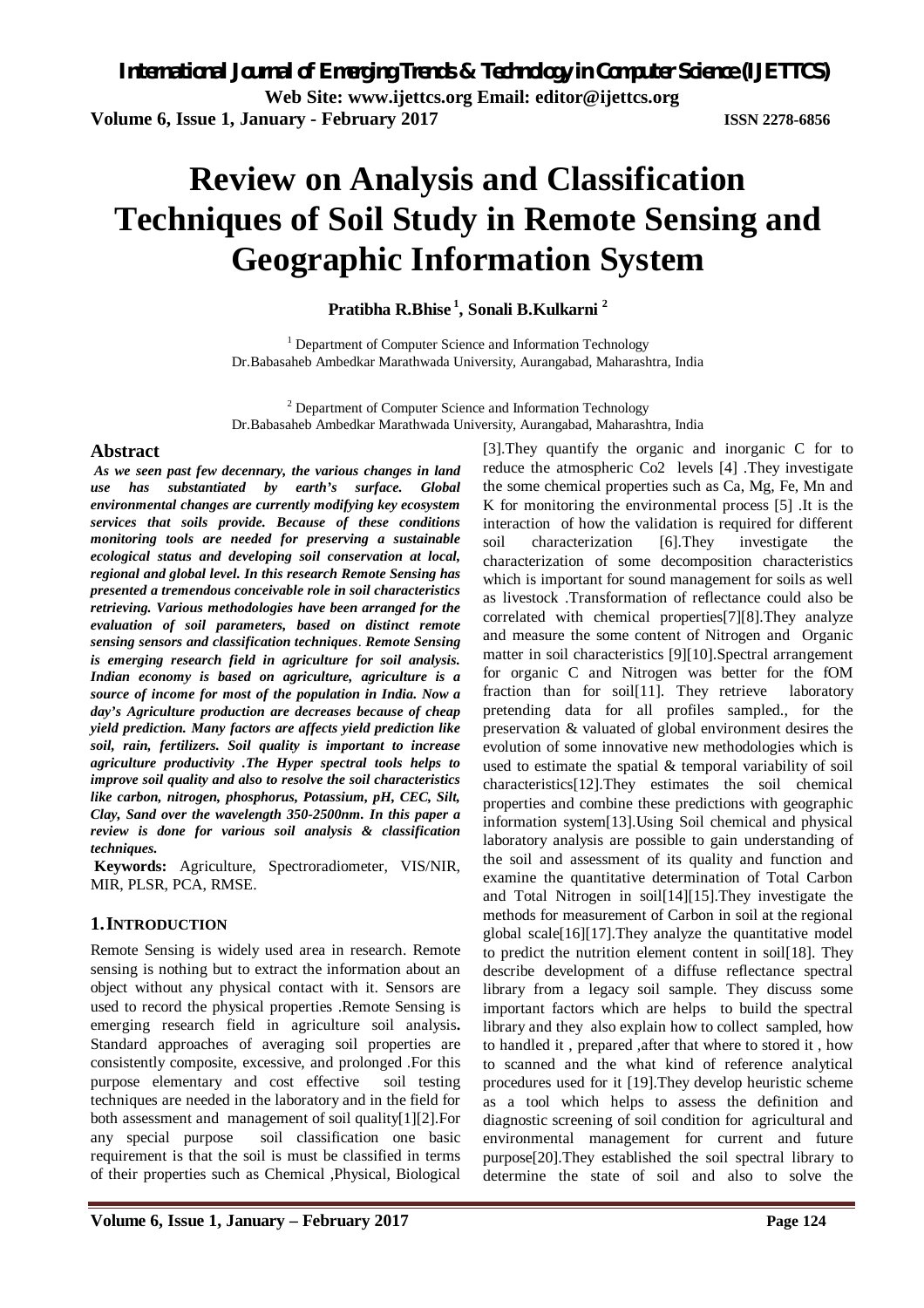### **Volume 6, Issue 1, January - February 2017 ISSN 2278-6856**

degradation problem[55].They investigate the salt affected soil characteristics like pH, ECe, Na+, Ca2+ + Mg2+, Cl− and SAR. The awareness about the Remote Sensing is necessary for better perceptive of the subject and its comprehensiveness, and also for future development, particularly for the welfare of human society. The development of GIS is Geographic Information System which consists of three words, viz. Geographic, Information and System. It is a tool used to evaluate, operates and anticipate geographic information of an object [56].

### **2. FIELD SPEC SPECTRORADIOMETER**

The world's early convenient Spectroradiometer constructed in 1990, the initial version of the ASD Field Spec was on the market in 1993**.** Field spec Spectroradiometer is used to gather soil samples for soil examination. The instrument has a spectral range of 350 to 2500 nm and a resolution from 3 nm (at 700 nm) to 10 nm (at 1400 and 2100 nm) as a result of its three pointers. Data experiment interval is 1.4 nm (350- 1000nm) @ 350-1000 nm and 2 nm (1000-2500nm) @ 1000- 2500 nm. The total number of 2151 data points per spectrum using a Field Spec, Field Spec Pro and Field Spec FR Spectroradiometer (Analytical Spectral Devices Inc., Boulder, Colorado, USA).It needed air-dry soil samples and halogen lamp light source is retained encompassed it. Reflectance records, though the samples with constant angle at length from sensor and after 3-5 subsequent readings, each average of ten succeeding reflectance spectra. The sample can be rotated 90 and 360 degrees and placed on Petri plates. Here It's Got 24 articles used Spectroradiometer with 350-2500nm spectral range . It can see in Table 3.1, the spectral reflectance of soil samples was measured in VNIR and SWIR region. Its required input is 1.5m permanent fiber optic cable and it having 25 degree, 8 degree and 1 degree Field Of View. Fiber optic cable is extensible and it can change. It is a very formable instrument. We can carry it, collect spectrum and save it on laptop through it. It can use in lab and on the field. It desires same attachments like pistol grip tripod, lamp, reference panels, backpack, battery, AC power supply and laptop. The laptop is have need communicate to instrument through Ethernet wired interface or Wi-Fi Ethernet interface. It has a few software like RS3, View Spec Pro, Indico Pro and third party software. RS3 software is used for data acquisition RS3 software file is saved as .asd extension. We can set 25 degrees, 8 degree and 1 degree Field Of View. View Spec Pro software is used for data resolution, and also useful for process data .It has a few tools like reflectance, absolute reflectance, log 1/ T, log 1/ R, 1st and 2nd derivative, and parabolic improvement and so on. It can export .asd file into the ASCII code (text file) [43-53].



**Figure 1:** Working of FieldSpectroradiometer

### **3. LITERATURE SURVEY**

The review is done for soil characteristics study using Remote Sensing and GIS .In this paper we studied the reference work since from 2000 to 2016.Here the literature we have done in three sections .Section 1 dealing with Hyper spectral tools used for soil analysis and classification. In Section 2 we studied the Soil Characteristics, Preprocessing, and its Classification and Statistical techniques for agriculture sector and also in section 3 mostly used preprocessing and analysis techniques are studied.

### **3.1 Hyper spectral Tools**

The term Hyper spectral used in Remote Sensing with other terms such as Spectroscopy, Spectrometry, Spectroradiometery and sometimes Ultra spectral. It has been a provocation to find ultimate convenient technique for studying soil property definitely and at the same time shortening the time and effort involve in the field sampling and laboratory analysis. Hyper spectral data are present in extensive size ,extending of week overtones and essential vibrational bands ,have been very crucial for its direct interpretation .So multi-various investigation is required for denotative clarification of soil parameters from hyper spectral reflectance data .Hyper spectral remote sensing produce an plenty of spectral information, which recommend a probable technique for evaluating soil properties Compared with traditional laboratory techniques. Hyper spectral techniques are more rapid and less costly. This review focuses on soil properties analysis using hyper spectral tools such as NIR, Mid-IR, Field Spec, Lab Spec, Spectroradiometer, Spectrophotometer, Diffuse Reflectance Spectroscopy. When we have going through the literature survey we get various hyper spectral tools which are available for soil study. Those tools are presented in this paper in below Table 3.1.The table contains Hyper spectral tools, its ranges and reference id.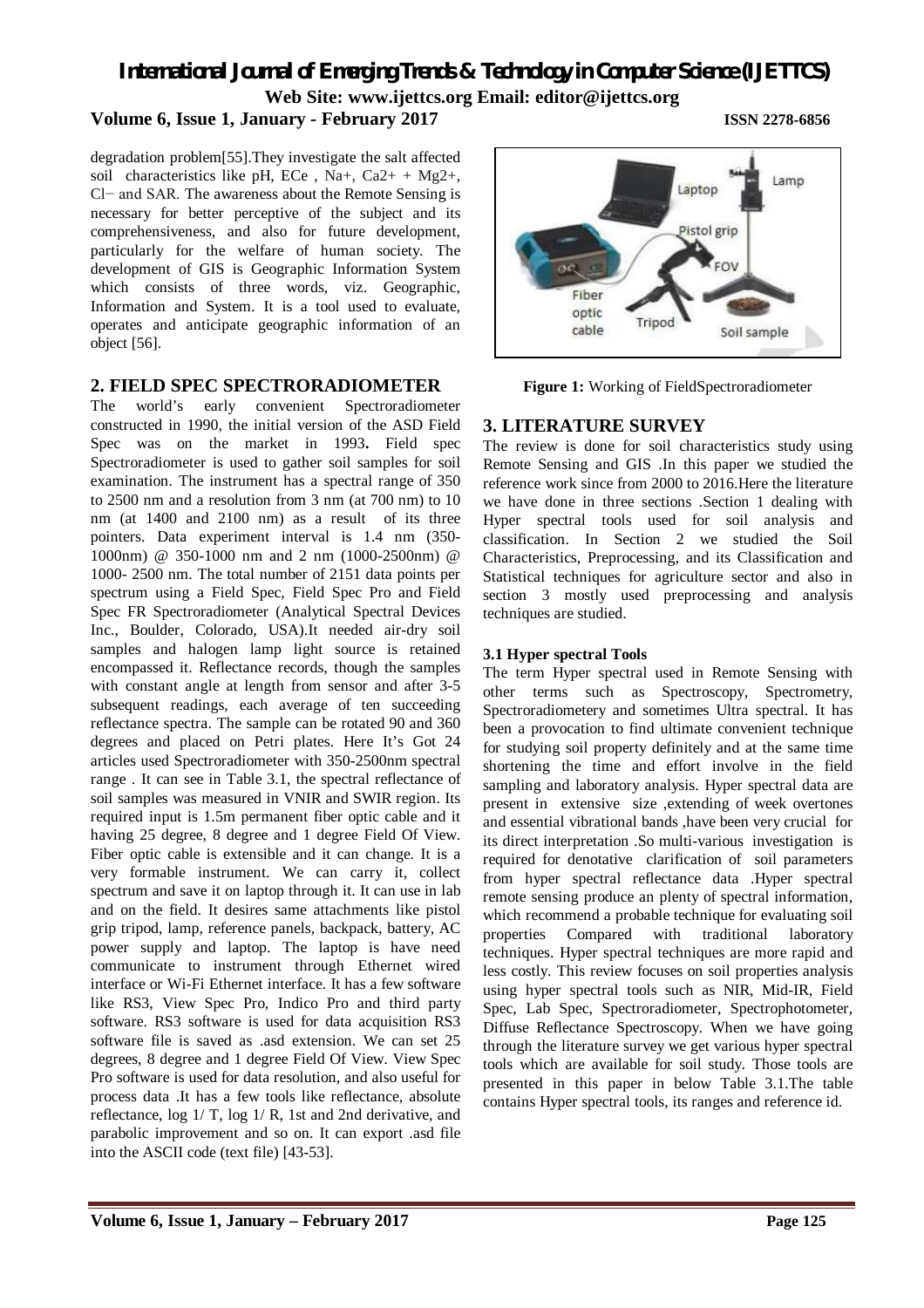### *International Journal of Emerging Trends & Technology in Computer Science (IJETTCS)* **Web Site: www.ijettcs.org Email: [editor@ijettcs.org](mailto:editor@ijettcs.org) Volume 6, Issue 1, January - February 2017** *ISSN 2278-6856*

| <b>Hyper spectral Tool</b>                               | Range                        | <b>Reference Id</b> |
|----------------------------------------------------------|------------------------------|---------------------|
| <b>NIRS</b>                                              | 400-2498 nm,                 | [1]                 |
|                                                          | 1100-2500nm                  |                     |
| <b>Field Photometer Spectroradiometer</b>                | 400-1050 nm                  | $[2]$               |
|                                                          | 400-1100nm                   |                     |
| <b>NIRS</b>                                              | 1300-2500nm                  | $\lceil 3 \rceil$   |
| NIR, mid-IR                                              | 1100-2498nm                  | [4]                 |
|                                                          | 4000-400 cm-1(2500-25,000)nm |                     |
| <b>Field Spec II Spectrometer</b>                        | $0.4 - 2.5$ nm               | $[5]$               |
| <b>FieldSpec Pro FR-VNIR Specroradiomter</b>             | 350-2500nm                   | [6]                 |
| <b>Field Spec Spectroradiometer 4</b>                    | 350-2500 nm                  | $[7]$               |
| <b>Fourier</b><br>transform<br>infrared<br>Photoacoustic | 400-4000 cm-1                | [8]                 |
| Spectroscopy (MIR spectrum)                              |                              |                     |
| Photoacoustic spectroscopy                               | $(400-4000$ cm-1)            | [9]                 |
| <b>FieldSpec Pro FR</b>                                  | 350-2500nm                   | [10][38][53]        |
| <b>NIR(FieldSpecTM FR spectroradiometer)</b>             | 1000-2500nm                  | [11] [21]           |
| <b>NIRS(FieldSpecTM FR spectroradiometer)</b>            | 350-2500nm                   | $[12]$              |
| <b>Fieldspec Pro FR VNIR</b>                             | 350-2500                     | [13]                |
| spectroradiometer                                        |                              |                     |
| <b>NIRS</b>                                              | 350-2500nm                   | [14][36]            |
| BioRadFTS175(MIR Spectrum), VIS/NIR/MIR                  | 1200-20,000nm,               | $[15]$              |
|                                                          | 350-2500nm                   |                     |
| FTS -700 Spectrometer(Mid-IR,NIR)                        | 1100-2500nm                  | [16]                |
| <b>FieldSpec Pro Spectroradiomter</b>                    | 400-2500nm                   | $[17]$              |
| <b>NIRS</b>                                              | 700-2500nm                   | $[18]$              |
| <b>Tensor 37 FT-IR spectrometer</b>                      | 400-4000 cm-1                | [20]                |
| <b>MIR</b>                                               | 2500-25000nm                 | $[22]$              |
|                                                          | $(400-4000$ cm-1)            |                     |
| <b>NIR/SWIR</b>                                          | 350-2500nm                   | $[23]$              |
| ATR, photoacoustic                                       | 800-1200 cm-1,               | $[24]$              |
| spectroscopy                                             | 600-2000 cm-1                |                     |
| (FT-NIR) spectrophotometer                               | 12000 to 3800 cm-1.          | $[25]$              |
| <b>NIR</b> spectroscopy                                  | 920-1718nm                   | $[26]$              |
| <b>VNIR Spectroscopy</b>                                 | 400-950nm                    | $[27]$              |
| <b>VNIR</b>                                              | 450-2470nm                   | $[28]$              |
| <b>Field Spectrometer</b>                                | 350-2500nm                   | $[29]$              |
| <b>IRIS (Infrared Intelligent</b>                        | $(400 - 2,500)$ nm           | $[30]$              |
| Spectroradiometer)sensor)                                |                              |                     |
| <b>FieldSpec Pro Spectroradiometer</b>                   | 350-2500nm                   | $[31]$              |
| FieldSpec Pro hyperspectral sensor(VNIR)                 | 350-2500nm                   | $[32]$              |
| <b>ASTER(VIS/NIR)</b>                                    | 350-2500nm                   | $[33]$              |
| <b>VIS/NIR</b>                                           | 2000-2300nm                  | $[34]$              |
| VIS/NIR (Spectrophotometer(Tech5,Germany)                | 350-2500nm                   | $[35]$              |

**Table 3.1:** Hyper spectral tools with its ranges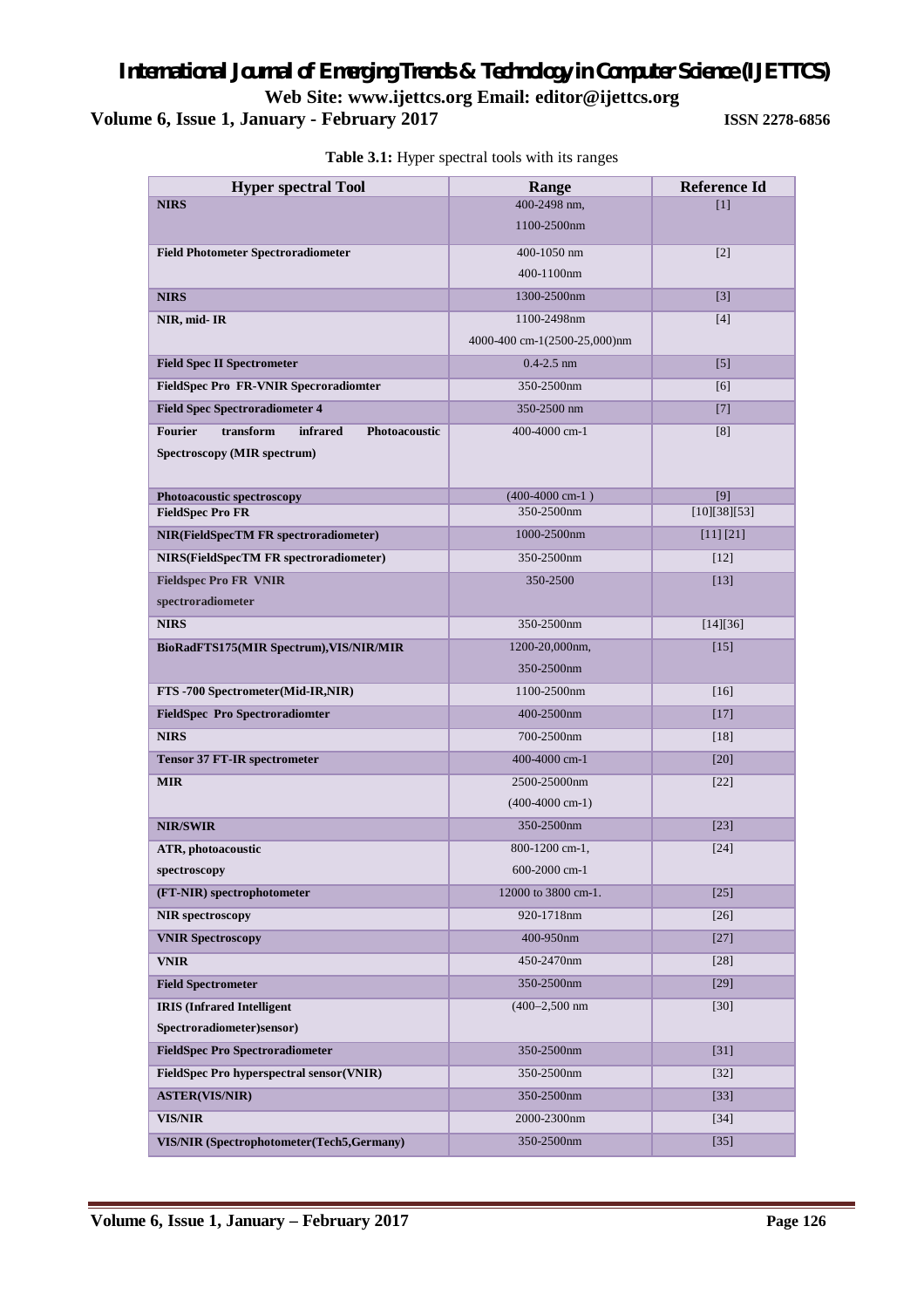**Web Site: www.ijettcs.org Email: [editor@ijettcs.org](mailto:editor@ijettcs.org)** 

**Volume 6, Issue 1, January - February 2017 ISSN 2278-6856**

| NIR/MIR                                |                                           | $[37]$           |
|----------------------------------------|-------------------------------------------|------------------|
|                                        | $(13500 \text{ to } -4000 \text{ cm-1}),$ |                  |
|                                        | $(4000-450$ cm-1)                         |                  |
| NIR, MIR                               | 1000-2500nm                               | $[39]$           |
|                                        | 2500-25000nm                              |                  |
| <b>NIRS</b> Spectrophotometer          | 400-2500nm                                | [40]             |
| <b>ASD HandHeld</b>                    | 400 to 1,000 nm                           | [40]             |
| <b>FieldSpec Spectroradiometer</b>     |                                           |                  |
| field spectrometer With3S-HeD Assembly | 350-2500nm                                | $[41]$           |
| <b>VIS/NIR</b>                         | 400-2500nm                                | [42]             |
| LabSpec 2500                           | 350-2500nm                                | [44][45]         |
| <b>Vis/NIR Spectroscopy</b>            | 1650-2500nm                               | $[47]$           |
| <b>FieldSpec Spectroradiometer</b>     | 350-2500nm                                | [48]             |
| FieldSpec® Pro FR spectroradiometer    | 350-2500 nm                               | [49][55]         |
| LabSpec ®2500 spectrophotometer        | 350-2500nm                                | [46][50][51][52] |
| <b>VIS/SWIR</b>                        | 350-2500nm                                | [54]             |

#### **3.2 Soil Statistical and Classification Techniques**

The number of various calibration techniques is accessible and have been tested when describing measured spectra to measured values of soil properties .The preference of calibration technique will depend on the application of the data .The most common techniques which are used in this such as PLSR, PCR. Various pre-processing transformation have been enforced in several studies to revolution soil spectral data ,remove noise ,emphasize features .Pre-processing conversions of spectral data

constituent an important step in multivarious calibrations and have been shown to improve the accuracy of prognosis models .In table 3.2 we present various statistical and classification techniques which are studied by various authors for soil study in Remote Sensing .In this section we present the literature according to Author and year , soil physical , chemical properties , preprocessing techniques ,classification and statistical methods for soil study . Which we review during literature survey.

### **Table3.2:** Soil Characteristics, Preprocessing, its Classification and Statistical methods

| <b>Author and Year</b>                                            | Soil attributes                                    | <b>Preprocessing</b>           | <b>Classification</b> | <b>Statistical method</b>                             |
|-------------------------------------------------------------------|----------------------------------------------------|--------------------------------|-----------------------|-------------------------------------------------------|
| <b>Cheng-Wen Chang, 2000</b><br>$[1]$                             | C, N, CEC, CLAY, pH,<br>TEXTURE, MOISTURE,<br>Sand | $Log 1/R$ , 1st<br>derivatives | <b>PLSR</b>           | Mean, SD, RPD,<br>RMSECV,"                            |
| K. Daniel, N.K.Tripathi,<br>K.Honda,<br>$E$ . Apisit, 2001<br>[2] | SOM(soil organic matter)                           | Log1/R                         | <b>SRCA</b>           | Cross validation<br>, Efficiency index<br>$R^{\rm T}$ |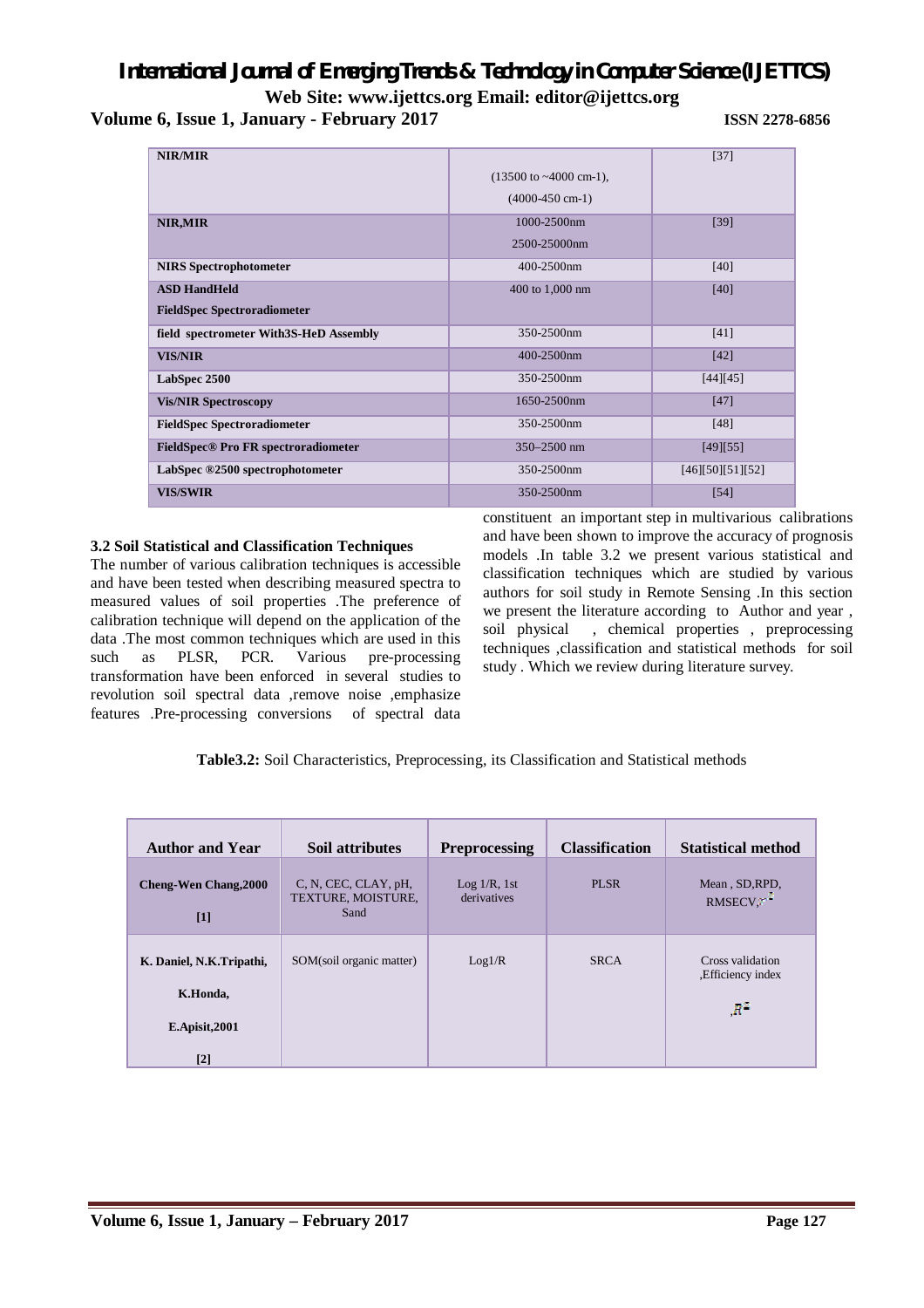**Web Site: www.ijettcs.org Email: [editor@ijettcs.org](mailto:editor@ijettcs.org)** 

| <b>Cheng-Wen Chang, 2001b</b><br>$\lceil 3 \rceil$                                                     | C,N, biomass<br>C,CEC,Clay,Silt,Sand,pH-<br>$H2O, pH-$<br>CaCl2,Ca,Cu,,Fe,K,Mg,M<br>n,Zn,P,Ca,Na,K | Log1/R,1 <sup>st</sup><br>Derivatives                                                                                                                  | <b>PCR</b>  | Mean, Min,<br>Max, SD, RPD, RMSECV,<br>g. |
|--------------------------------------------------------------------------------------------------------|----------------------------------------------------------------------------------------------------|--------------------------------------------------------------------------------------------------------------------------------------------------------|-------------|-------------------------------------------|
| Mccarity G. W,<br>MimmoT.V, Reeves<br><b>V.B,Follet R.F,Kimble</b><br>J.M,GallettiG.C,<br>2002c<br>[4] | Carbon                                                                                             | st and 2 nd<br>1<br>Derivatives,<br>Mean, Centering, Var<br>ianceScaling,Multipl<br>icative<br>Scatter<br>Correction                                   | <b>PLSR</b> | <b>RD, RMSD</b>                           |
| Thomas Udelhoven,<br><b>Christoph Emmerling</b><br>&Thomas Jarmer, 2003<br>$\lceil 5 \rceil$           | Ca, Mg, Fe, Mn. K                                                                                  | 1 st Derivatives<br>SavitzkyGolay<br><b>Filter Vecor</b><br>Normalization, Min<br>Max.<br>Normalization, Conv<br>ex Hull<br>Computation                | <b>PLSR</b> | Mean, SD, Y cv, RMSE cv                   |
| David J. Brown,<br>Ross S. Bricklemyer,<br>Perry R. Miller, 2005<br>[6]                                | Organic C, Inorganic C                                                                             | 1 st Derivatives                                                                                                                                       | PLSR, PCA   | SEP, SECV, RPD, MSD, SB,<br>LC, NU, RMSD  |
| Ramdas D. Gore, Reena<br>H. Chaudhari,<br>and Bharti W.<br>Gawali, 2016                                | ,Carbon,Nitrogen,<br>Phosphorus<br>Sand.silt,clay,Moisture<br>Content                              | 1st derivative, 2nd<br>derivative, savitzky-<br>Golay method,<br>Multiplicative<br>scatter correction<br>(MSC) and Standard<br>normal Variate<br>(SNV) | <b>LDA</b>  | Mean                                      |
| C. Dua,<br>R. Linker,<br><b>A.Shaviv</b><br>[8]                                                        | Clay , Calcium carbonate<br>content,<br>organic matter,<br>hygroscopic water content               | 1 s Derivatives<br>SavitzkyGolayFilter,<br>Smoothing<br>,Normalization                                                                                 | PCA, PNN    |                                           |
| Du Changwen, Raphael<br>Linker,<br>And Avi Shaviv, 2010<br>[9]                                         | Clay,Caco3,OM                                                                                      | $2nd$ Derivatives<br>Savitzke-y Golay<br>Filter                                                                                                        | <b>PLS</b>  | $RMS, \overline{R}$                       |
| He Y, Song HY, Pereira<br>AG,<br>Gomezah, 2005                                                         | N, OM                                                                                              | Log $1/R$ , 1 st<br>Derivatives, MSC                                                                                                                   | PLSR, PCA,  | RMSECV, SEP                               |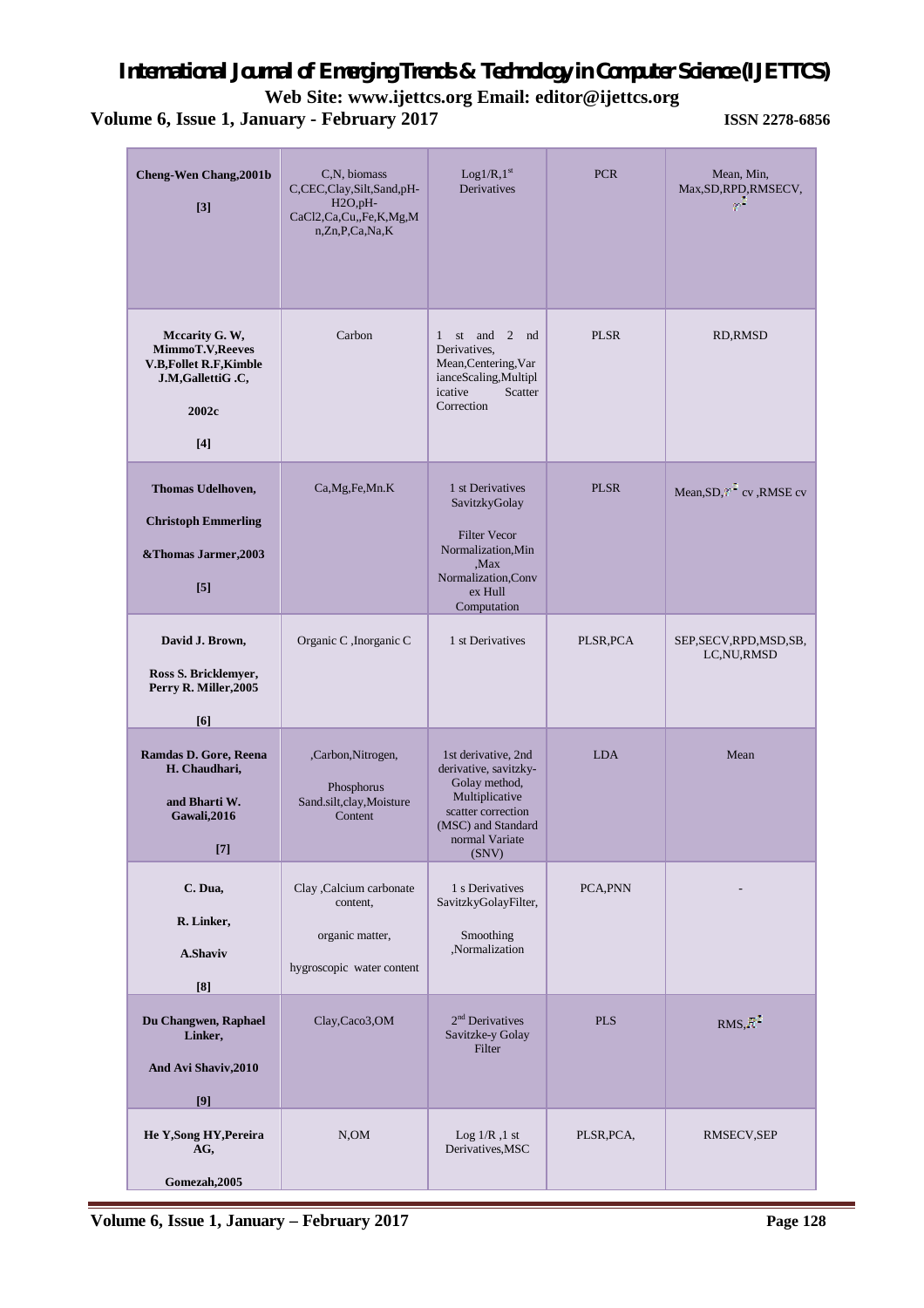**Web Site: www.ijettcs.org Email: [editor@ijettcs.org](mailto:editor@ijettcs.org)** 

| $[10]$                                                                                                                                                      |                                               |                                                                            |                                   |                                                                             |
|-------------------------------------------------------------------------------------------------------------------------------------------------------------|-----------------------------------------------|----------------------------------------------------------------------------|-----------------------------------|-----------------------------------------------------------------------------|
| K.D. Shepherd,<br>B. Vanlauwe, C.N.<br>Gachengo & C.A.<br>Palm,spr2005<br>[11]                                                                              | C, N                                          | 1 st Derivatives<br>Savitzky-<br>GolayFilters, Smooth<br>ing,Normalization | PLS, MLR,                         | RMSE, r RER, SD, SE,                                                        |
| Patrick Kiiti Mutuo_,<br>Keith D. Shepherd, Alain<br>Albrecht, Georg<br>Cadisch, 2005<br>[12]                                                               | SOC <sub>N</sub>                              | 1 <sup>st</sup> Derivatives<br>SavitzkyGolay Filter                        | <b>PLSR</b>                       | $RT$ , RMSE, Bias, Mean, CV                                                 |
| David J. Browna,<br>Keith D. Shepherdb,<br>Markus G. Walsh,<br><b>M. Dewayne Maysc,</b><br>Thomas G. Reinsch, 2005<br>[13]                                  | pH,SOC,IC,Fed,CEC,Cla<br>y,Sand               | 1st derivatives, XRD                                                       | PLSR, BRT, PCA                    | Kappa coefficient, Cross-<br>Validation,<br>MSD, RMSD, Bias, SB,<br>NU, LC, |
| Yong He and Haiyan<br>Song, 2006<br>$[14]$                                                                                                                  | N, P, K, OM, pH                               | Log1/R                                                                     | PCA, PLS                          | R, SEC, RMSEC, SECV, RP<br>SECV,bias                                        |
| R.A. Viscarra Rossela, T,<br>D.J.J. Walvoortb, A.B.<br>McBratneya,<br>L.J. Janikc, J.O.<br>Skjemstad, 2005<br>$[15]$                                        | pH,LR,OC,CEC,Clay,Silt,<br>Sand, P, EC, AI, K |                                                                            | PLSR1, PCR, RMSE                  | $RMSE, H^*$ , Mean, SD, Cross<br>validation                                 |
| <b>Beáta E. Madari James</b><br>B. Reeves, Pedro L.O.A.<br>Machado,<br>Cleber M. Guimarães,<br><b>Eleno Torres</b> , Gregory<br>W. McCarty, 2006d<br>$[16]$ | C,N,Clay,Silt,Sand                            | 1s Derivatives                                                             | PLSR                              | Mean, SD, R <sup>*</sup> , Min, Max, Co<br>va, RMSD                         |
| Joel B. SankeyDavid J.<br><b>BrownMelisa L. Bernard</b><br>Rick L. Lawrence, 2008<br>$[17]$                                                                 | Clay, SOC , IC                                | 1st Derivatives                                                            | PLSR, BRT, CART,<br>LM, GLS, GNLS | RMSD, Bias, MSD, SB, NU,<br>LC, SEP                                         |
| Ronald J. Gehl ·<br>CharlesW. Rice,2006<br>$[18]$                                                                                                           | <b>SOC</b>                                    |                                                                            | PLSR, PCR, MLR                    | $r^2$ , SEC, SEP, RPD                                                       |
| Wanq.L,Lin QZ,                                                                                                                                              | N, P, K                                       |                                                                            | PLSR, SMLR                        |                                                                             |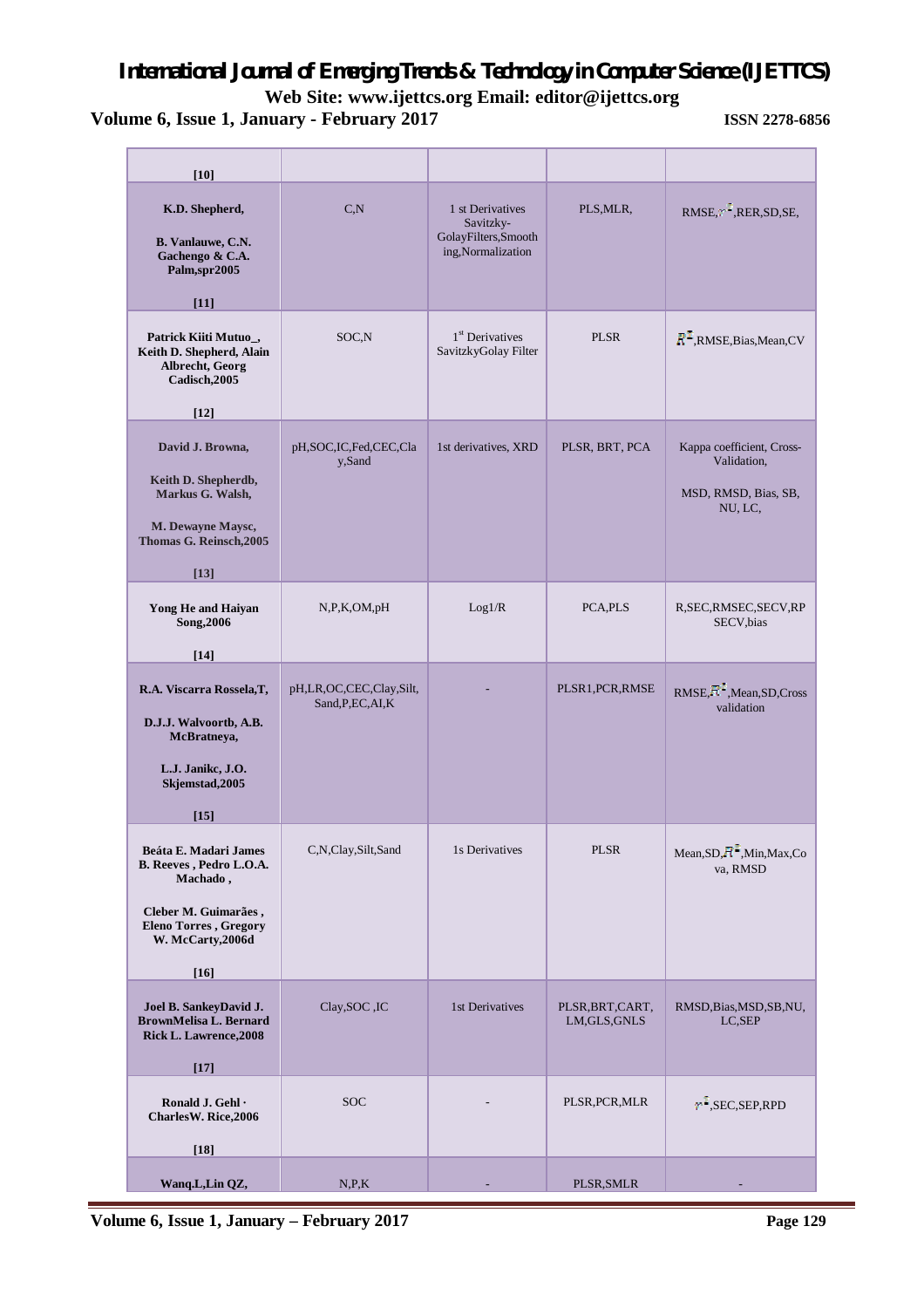**Web Site: www.ijettcs.org Email: [editor@ijettcs.org](mailto:editor@ijettcs.org)** 

| Jia D, Shi HS,                                                                                                                |                                                                                                |                                                                                                                                                                   |                                                                         |                                                      |
|-------------------------------------------------------------------------------------------------------------------------------|------------------------------------------------------------------------------------------------|-------------------------------------------------------------------------------------------------------------------------------------------------------------------|-------------------------------------------------------------------------|------------------------------------------------------|
| <b>Haunq XH,2007</b>                                                                                                          |                                                                                                |                                                                                                                                                                   |                                                                         |                                                      |
| $[19]$                                                                                                                        |                                                                                                |                                                                                                                                                                   |                                                                         |                                                      |
| Raphael A Viscarra<br>Rossel, Alex B<br>Mcbratney,<br>Inakwu O. A. Odeh, 2007<br>$[20]$                                       | OC, CEC, Clay, TC,<br>Ca, TN, Sand, Mg, pH, K,<br>TP, Silt, ESP, NH4, Na, P,<br>EC.<br>$NO3-N$ | 1st & 2nd<br>derivatives, SNV,<br>Savitzky-Golay filter                                                                                                           | PLSR, PCA                                                               | RMSE, ME, SDE,<br>RPD, Mahalonobis statistic         |
| Alex O. Awiti, Markus G.<br>Walsh a, Keith D.<br>Shepherd, Jenesio<br>Kinyamario, 2007<br>$[21]$                              | SOC, ECEC, pH, K, TN, Mn,<br>Mg,Ca,Zn,Fe,Mn                                                    | 1 <sup>st</sup> Derivatives first<br>order SavitzkyGolay<br>Filter , MSC                                                                                          | PLSR, PCR                                                               | RMSEC,RMSEP,Mean,SE<br>$\mathbb{R}^2$                |
| Changwen Du,<br>Jianmin Zhou, 2008<br>$[22]$                                                                                  | C,N,P,K,S,Ca,Clay,Water.<br>microbes                                                           | Normalization, Smoo<br>thing , Baseline<br>Correction,1 st<br>Derivatives<br>SavitzkyGolay                                                                        | PCR, PLSR, ANN, Ba<br>ckpropogatiolalg,PC<br>A, Beer<br>Lambert<br>Law, | RMSE, ME, CV                                         |
| Zhuo Luo,<br>Liu Yaolin,<br>Wu Jian,<br>Wang Jing, 2008<br>$[23]$                                                             | <b>SOM</b>                                                                                     | Log $1/R$ 1 st<br>Derivatives                                                                                                                                     | <b>PLSR</b>                                                             | Mean, SD, SE, Min, Max, VA<br>R, Median, RMSECV, RPD |
| <b>Raphael Linker, 2008</b><br>$[24]$                                                                                         | Clay,CaCo3,OMC                                                                                 | $1st$ and $2nd$<br>Derivatives<br>Savitzky-<br>GolayFilter, Normali<br>zation                                                                                     | Winner-Takes-<br>All, NN, Wavelet<br>Decomposition                      | <b>CV</b>                                            |
| R. Zornoza,<br>C. Guerrero,<br>J. Mataix-Solera, K.M.<br>Scow, V. Arcenegui,<br>and<br>J. Mataix-<br>Beneyto, 2008c<br>$[25]$ | EC,CEC,SOC,Ca,Mg,Na,<br>K,Na,WHC,MbCBSR,M<br><b>BC,PLFA</b>                                    | $1st$ and $2nd$<br>Derivatives Linear<br>offset subtraction.<br>Straight line<br>subtraction,<br>Multiplicative<br>scatter correction.<br>Vector<br>normalization | PLSR, PCA                                                               | RPD,RMSECV, Cross<br>Validation                      |
| Hak-Jin Kim,<br>Kenneth A. Sudduth, and                                                                                       | N, P, K                                                                                        |                                                                                                                                                                   | FFT, PLSR, SMLR                                                         | RMSE, SEP                                            |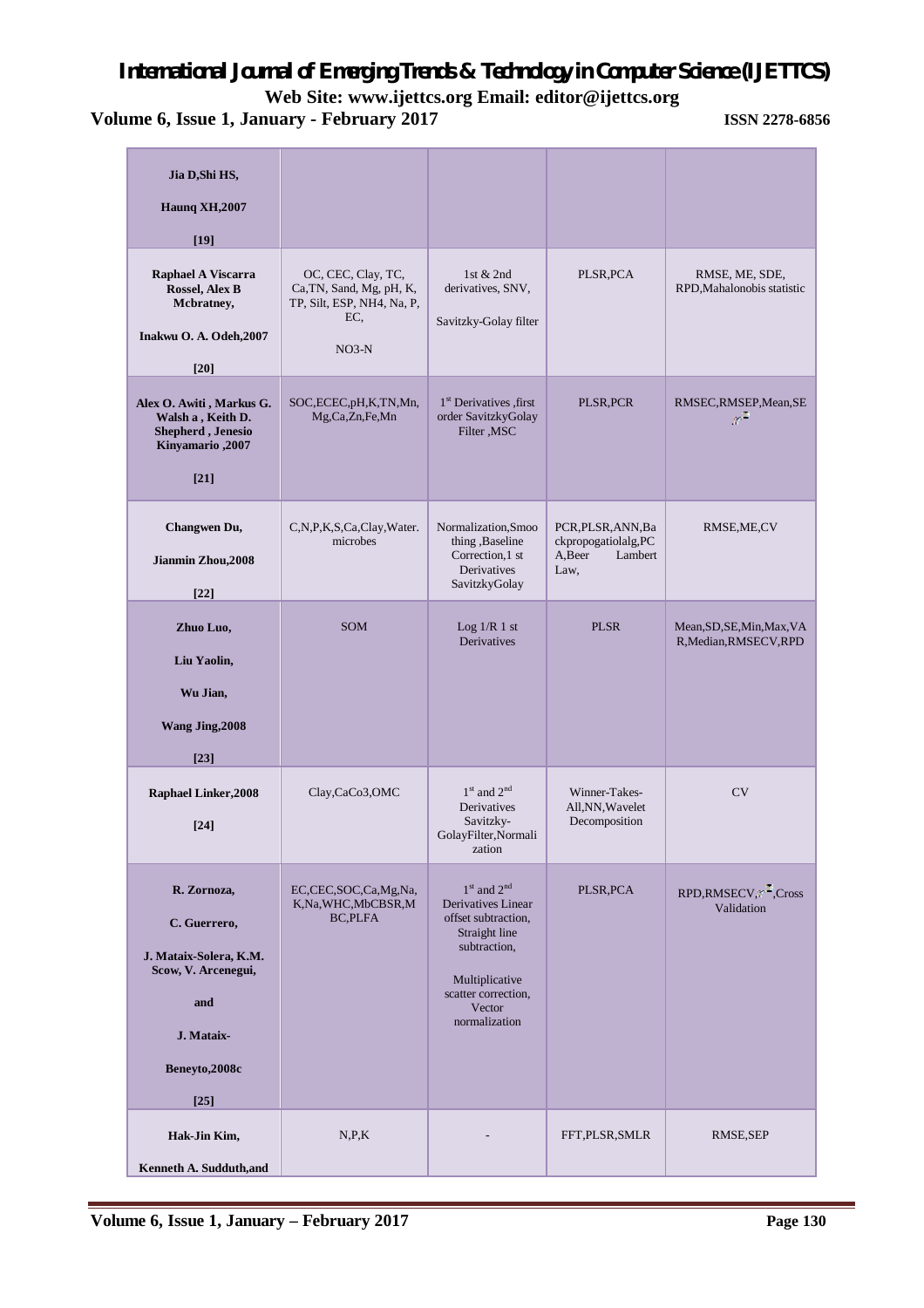| John W. Hummel, 2009<br>$[26]$                                                                              |                                                                                                                        |                                                                                                    |                          |                                                      |
|-------------------------------------------------------------------------------------------------------------|------------------------------------------------------------------------------------------------------------------------|----------------------------------------------------------------------------------------------------|--------------------------|------------------------------------------------------|
| Aichi H,<br>Fouad Y,<br>Walter C,<br><b>Rossel R,2009</b><br>$[27]$                                         | <b>OCC</b>                                                                                                             |                                                                                                    | <b>PLSR</b>              | RMSE, RPD, Cross<br>Validation                       |
| Ren HY,<br>Zhuanq DF,<br>Qiu DS,<br>Pan JJ,2009c<br>$[28]$                                                  | OC, As, Fe                                                                                                             | 1 st and $2nd$<br>Derivatives<br>Savitzky-Golay<br>Filter , Baseline<br>Correction<br>MSC, SNV, CR | PCR, PLSR                | RMSEP, Cross<br>Validation, $R^2$                    |
| Jian Wu,<br>Yaolin Liu,<br>Dan Chen,<br>Jing Wang, 209<br>$[29]$                                            | Nitrogen                                                                                                               | $Log(1/R)$ , 1 st<br>Derivatives                                                                   | <b>Linear Regression</b> | <b>Correlation Coefficient</b>                       |
| José A. M. Demattê,<br>Peterson R. Fiorio and<br>Suzana R. Araújo, 2010<br>$[30]$                           | OM,CE C,SC,V,m,<br>Silt,Sand,Clay                                                                                      |                                                                                                    | NDVI, MLR                | RMSE, $R^*$                                          |
| <b>Henrique Bellinaso</b><br><b>José Alexandre Melo</b><br>Demattê; Suzana Araújo<br>Romeiro 2010<br>$[31]$ | Fe <sub>2</sub> O <sub>3</sub> , Sand, Clay, Silt,<br>Organic matter and<br>Opaque minerals.                           |                                                                                                    | <b>PCA</b>               |                                                      |
| A. Volkan Bilgili, H.M.<br>van Es,<br>F. Akbas, A. Durak,<br><b>W.D. Hively, 2010</b><br>$[32]$             | CaCo3,SOM,Ca,K,Mg,Na<br>,CEC,pH,EC,Clay,Silt,San<br>d                                                                  | 1 <sup>st</sup> Derivatives<br>SavitzkyGolayFilter,<br>Smoothing                                   | PLSR, MARS               | RER, RPD, RMSEP, $R^2$ , G<br>CV, Mean, Min, Max, SD |
| Luiz Eduardo Vicente,<br><b>Carlos Roberto de Souza</b><br><b>Filho, 2011</b><br>$[33]$                     | Iiron-rich soils, Iron-poor<br>soils, Sandy<br>soils, Kaolinite-rich soils,<br>Montmorillonite-rich soils,<br>and ANPV |                                                                                                    | MTMF, PCA                | $XRD, MNF, R$ <sup>*</sup>                           |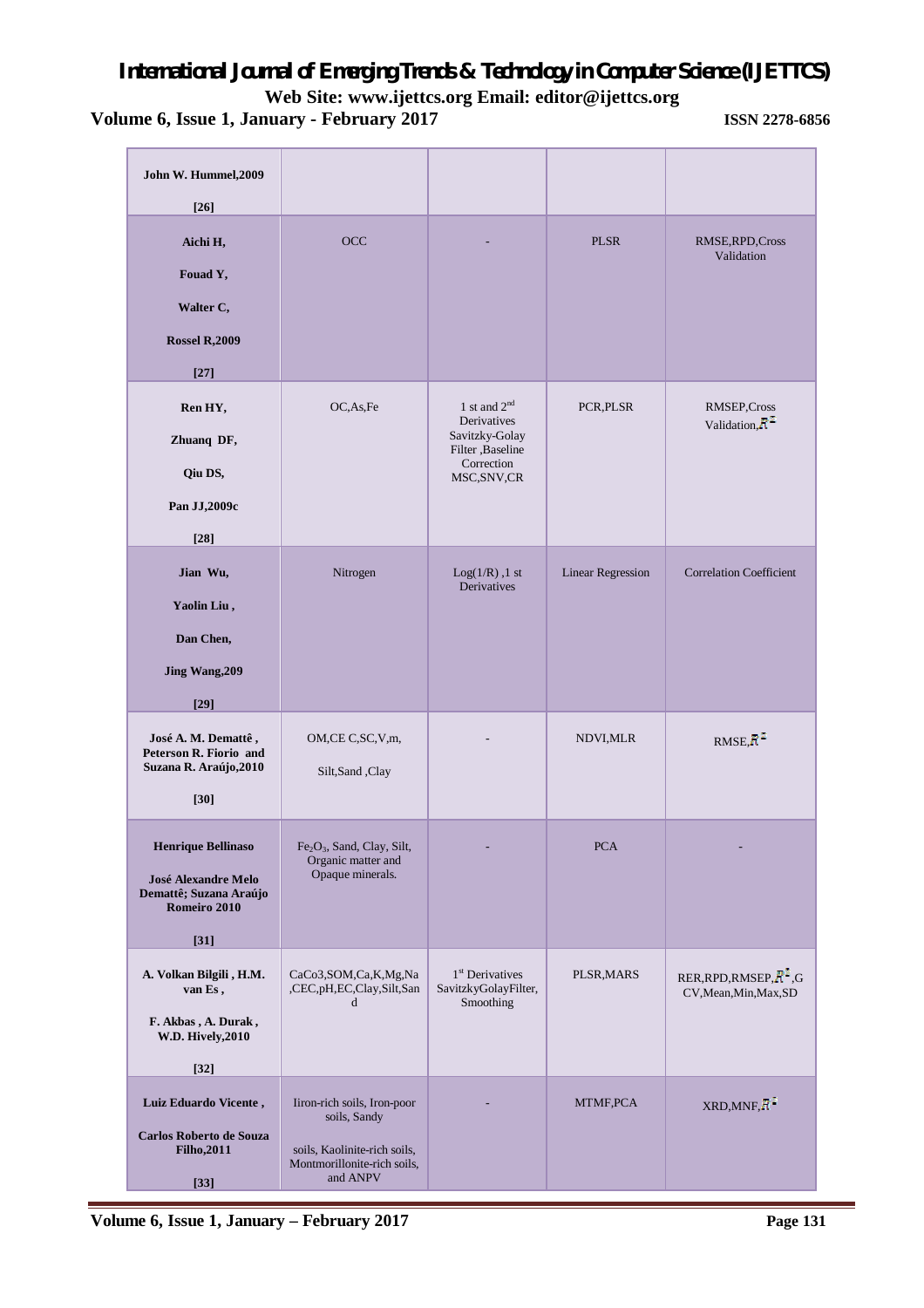**Web Site: www.ijettcs.org Email: [editor@ijettcs.org](mailto:editor@ijettcs.org)** 

| Kusumo, Bambang<br>HariHedley, Mike<br>J.Hedley, Carolyn<br><b>B.Tuohy, Mike P, 2011d</b><br>$[34]$      | Carbon, Nitrogen                                                                                   | Log $1/R$ $1st$<br>Derivatives                                                                                    | <b>PLSR</b>                         | RPD,RMSECV,                                                                            |
|----------------------------------------------------------------------------------------------------------|----------------------------------------------------------------------------------------------------|-------------------------------------------------------------------------------------------------------------------|-------------------------------------|----------------------------------------------------------------------------------------|
| <b>Haiqing Yang,</b><br><b>Boyan Kuang,</b><br>Abdul M.Mauazen, 2011<br>$[35]$                           | Sandy, Clay, Loam clay,<br>Semi clay                                                               | Smoothing<br>,MA,MSC,SNV,DT,<br>BC and<br>Derivatives(Ist and<br>IInd)                                            | <b>PCA</b>                          | Min, max, mean, SD                                                                     |
| Yufeng Ge,<br>J.Alex Thomasson, 2011<br>$[36]$                                                           | Textures, OC,IC<br>, Macro- and Micro-<br>nutrients, Moisture<br>content, CEC, EC,<br>pH, and Iron | 1 <sup>st</sup> Derivatives, Savitz<br>ky,<br>GolaySmoothing,<br>mean, Median<br>Filtering                        | PCR, PLSR, MLR                      | <b>BRT</b>                                                                             |
| <b>Gordon Rajendram and</b><br>Kyle Devey, 2011<br>$[37]$                                                | TN,TC,SOM                                                                                          |                                                                                                                   | <b>PLS</b>                          | RER, RPD, SEL, IQR, SD, R<br><b>MSE</b>                                                |
| <b>Huseyin Senol, Mesut</b><br>Akgul,<br><b>Metin Mujdeci</b><br>and Levent<br>Basayigit, 2012<br>$[38]$ | Clay, Silt, Sand, FieldCapac<br>ity, Wilting Point                                                 | Smoothin, 1 <sup>st</sup> Derivati<br>ves and $2nd$<br>Derivatives(Savitzky<br>-Golay)Filters, MSC,<br><b>SNV</b> | <b>PLSR</b>                         | Mean, Min, Max, SD, RMSE<br>$C, R^2$ Regression<br>Coefficient, Regression<br>Equation |
| A.V. Bilgili, W.D. Hively,<br>H. van Es, J.Reeves,<br><b>L.Gaston</b><br>$[39]$                          | pH, Organic C, Clay, Sand,<br>Silt, AI, Fe                                                         | <b>DWT</b>                                                                                                        | PLSR, MLR,<br>DWT(Haar,Db1,Db<br>6) | RMSEP, $R^2$ ,                                                                         |
| Sonia Gannouni, Noamen<br>Rebai,<br>Saadi Abdeljaoued, 2012<br>$[40]$                                    | Pb, Zn, Mn, Fe, Cd,Cu,<br>Cr, Ni. The pH and EC                                                    | 1 <sup>st</sup> Derivatives                                                                                       | PLSR, PCA                           | Mean, Min, Max, SD, RMSE<br>$PIV, R^*$                                                 |
| <b>Stephan Gmur, Daniel</b><br>Vogt, Darlene Zabowski<br>and L. Monika<br><b>Moskal, 2012</b><br>[41]    | N, C, C, OM                                                                                        | 1 <sup>st</sup> Derivatives                                                                                       | CART, ENVI                          | $R^2$ , RE, CVE,                                                                       |
| Zelikman. E, Carmina.                                                                                    | SM, HW, SC, SSA                                                                                    | $1st$ and $2nd$                                                                                                   | <b>PLSR</b>                         | RMSE, SEP, SNR, MNF, SR                                                                |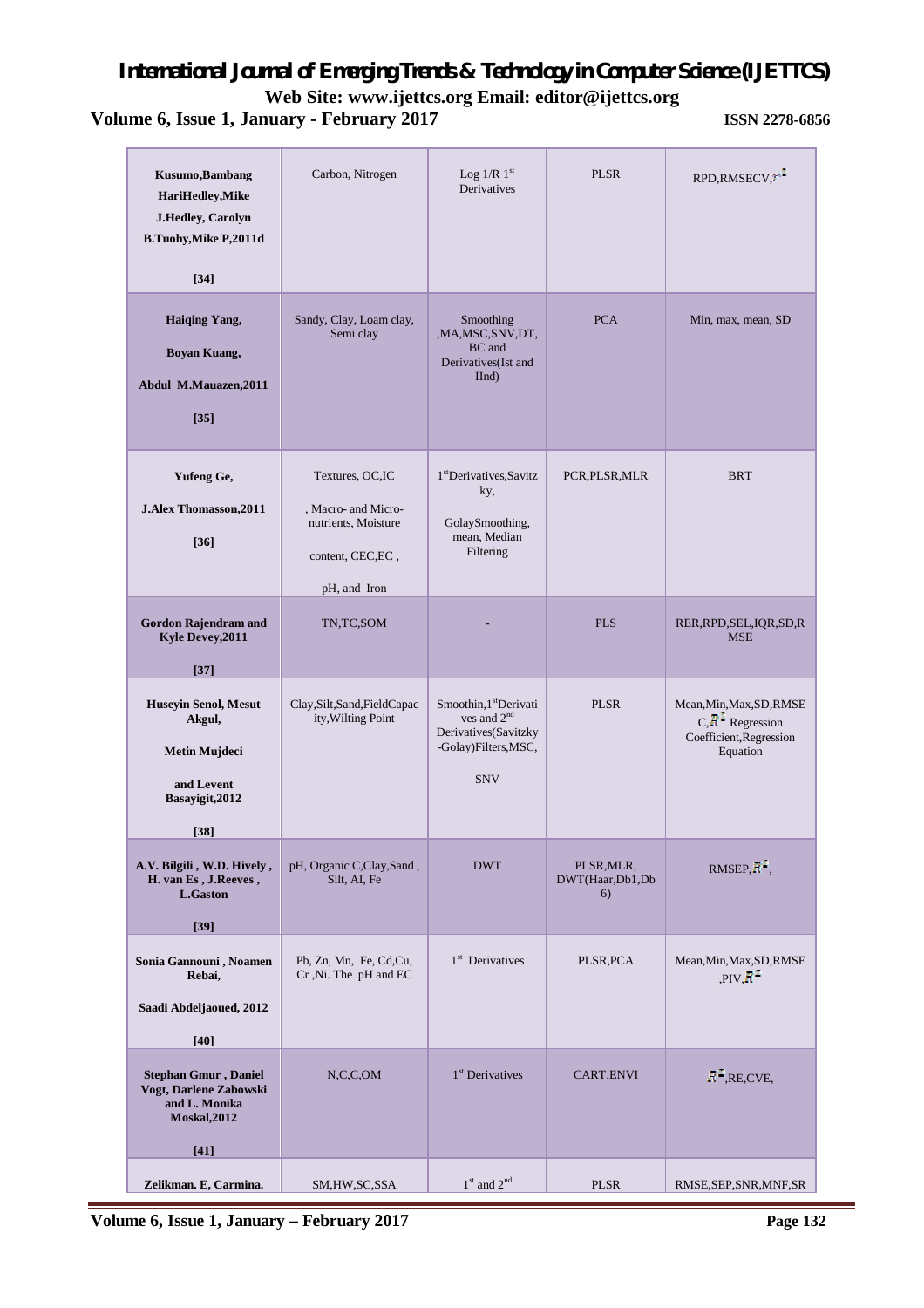| E,2013<br>$[42]$                                                                                                                          |                                                             | Derivatives Savitzky<br>-Golay filter                        |                                                           | ,R(Correlation<br>Coefficient), $R^2$                                      |
|-------------------------------------------------------------------------------------------------------------------------------------------|-------------------------------------------------------------|--------------------------------------------------------------|-----------------------------------------------------------|----------------------------------------------------------------------------|
| Johanna Wetterlind, Bo<br>Stenberg,<br>Raphael A Viscarra<br><b>Rossel, 2013</b>                                                          | Clay, SOC                                                   | Log1/R                                                       | PLS, MLR, ANN. MA<br>RS, PCR                              | RMSE, RPD, Biaas, SDE                                                      |
| $[43]$<br>Francesca Garfagnoli,<br>Gianluca Martelloni<br>,Andrea Ciampalini,Luca<br>Innocenti ,Sandro<br><b>Moretti (2013)</b><br>$[44]$ |                                                             |                                                              | MATLAB,<br>PLSR,CR                                        |                                                                            |
| Michaela Kastanek, 2013<br>$[45]$                                                                                                         | <b>SOC</b>                                                  | Log1/R,1 <sup>st</sup><br>Derivatives<br>SavitzkyGoly Filter | PLS1                                                      | RSQ,RMSECV,SEP,RPD                                                         |
| Dan Shiley, 2013<br>$[46]$                                                                                                                | <b>CARBON</b>                                               | Log1/R                                                       | PLSR, ANN, SVM                                            | RSQ, SECV, SEP, RPD                                                        |
| <b>Donald Campbell, Daniel</b><br><b>Shiley and Brian</b><br>Curtiss, 2013                                                                | <b>CEC</b>                                                  | Lof1/R                                                       | PLS1(PLSR)                                                | RSQ, SECV, RPD, SEP                                                        |
| $[47]$<br>Mohammed Z. Quraishi,<br>Abdul M. Mouazen, 2013<br>$[48]$                                                                       | BD, PR, MC, OMC, CLC                                        |                                                              | ANN, MLP, PBDS, B<br>FGS                                  | RMSE, $R^2$ , RPD, SD                                                      |
| A. Gholizadeh, M. S. M.<br>Amin, L. Borůvka<br>, M. M. Saberioon (2014)<br>$[49]$                                                         | Bulk density , Moisture<br>content , Clay, Silt and<br>Sand | 1 <sup>st</sup> Derivatives<br>SavitzkyGolay Filter          | <b>SMLR</b>                                               | $R^{\mathbb{Z}}$                                                           |
| Shuo Li,<br>Wenjun Ji,<br>Songchao Chen,<br>Jie Peng,<br><b>Yin Zhou and</b><br>Zhou Shi, 2015<br>$[50]$                                  | <b>TN</b>                                                   | 1 <sup>st</sup> Derivatives                                  | PLSR,LWR,SVMD<br>A, kernel-based<br>learning<br>Algorithm | RPD, R <sup>2</sup> Cohen's kappa<br>coefficient, Mean, Min, Max,<br>SD,CV |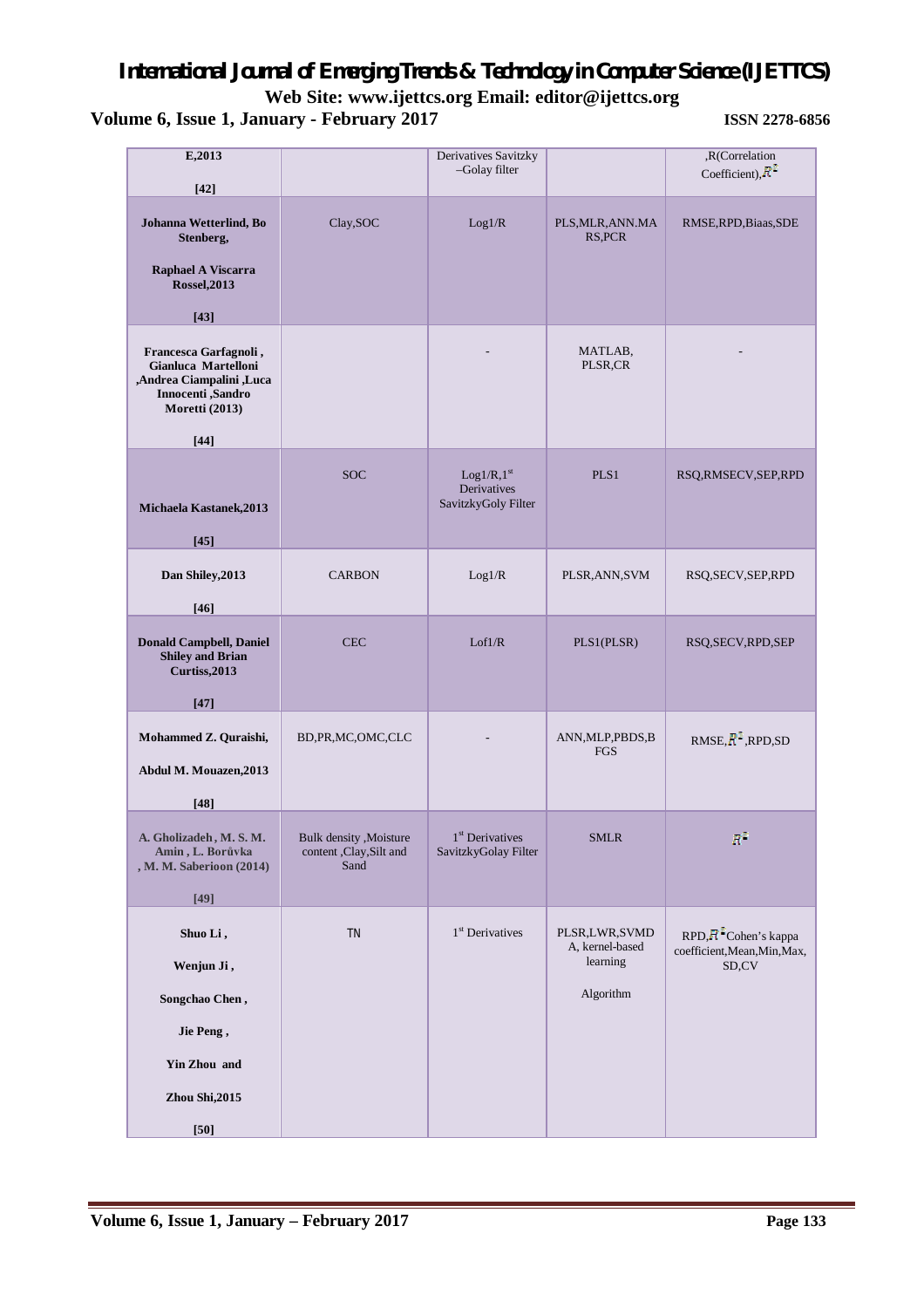**Web Site: www.ijettcs.org Email: [editor@ijettcs.org](mailto:editor@ijettcs.org)** 

**Volume 6, Issue 1, January - February 2017 ISSN 2278-6856**

| A. Cambou, R. Cardinael,<br><b>Ernest Kouakoua, Manon</b><br>Villeneuve, C.<br>Durand, Bernard<br>Barth_es,2015<br>[51] | <b>SOC</b>                                                           | 1 <sup>st</sup><br>Derivatives, Log1/R                                                                                | <b>PLSR</b>  | $RPD, SEP, \overline{R}^{\perp}, Mean, SD, Bi$<br>as, Min, MaxSECV |
|-------------------------------------------------------------------------------------------------------------------------|----------------------------------------------------------------------|-----------------------------------------------------------------------------------------------------------------------|--------------|--------------------------------------------------------------------|
| <b>Offer Rozenstein, Tarin</b><br>Paz-Kagan, Christoph<br><b>Salbach, and Arnon</b><br>Karnieli, 2015<br>$[52]$         | Sand<br>,Silt,Clay,SOM,pH,EC,N                                       | Averaging,<br>Centering,<br>smoothing.<br>standardization,<br>normalization, 1 <sup>st</sup> and<br>$2nd$ derivatives | PLS-DA,RF    | MSC, GLSW, PPT, SGS, SN<br>V                                       |
| A. Gholizadeh, L.<br>Borůvka, and M. M.<br>Saberioon, 2015<br>[53]                                                      | Cu, Mn, Cd, Zn. Fe, Pb, As                                           | Savitzky-Golay<br>Smoothing, $1st$ and<br>$2nd$ Derivatives                                                           | PLSR, SVMR,  | Mean, Min, Max, SD, CV, R<br>MSEP, RPD, H                          |
| <b>Bruno Seilera, Mathias</b><br>Kneubühlera,<br>BettinaWolfgrammb,<br><b>Klaus I. Itten</b><br>$[54]$                  | C, N, Organic C, pH,<br>CaCO3, P, Ca, Mg, K,<br>Clay, Silt and Sand. | Derivative with a<br>Savitzky-Golay filter                                                                            | MLR,CART,PCR | $R^2$ , RMSEP, Min, Mean, Ma<br>x,SD                               |
| D. Curcioa, G. Ciraolob,<br>F. D'Asaroa, M.<br>Minacapilli, 2013<br>[55]                                                | Clay, Sand, Silt                                                     | CR                                                                                                                    | PLSR         | RMSE, RMSD, MAD, R                                                 |

### **4. TECHNIQUES FOR PREPROCESSING AND SOIL ANALYSIS**

Preprocessing techniques are used to separate any extraneous information which cannot be managed properly by the modeling techniques. In this paper we address some of the most common Preprocessing and classification techniques. These techniques are present in below.

### **4.1 Derivatives.**

In Table 3.2  $1<sup>st</sup>$  and  $2<sup>nd</sup>$  Derivatives widely used for preprocessing of soil samples. It is measures of the slope of the spectral curve at every point. The slope of the curve is not affected by baseline offsets in the spectral signature. It is an effective method for removing baseline offsets. It also used to accounting for solar angles and viewing geometry [19][20][21][22][23][24].

#### **4.2 Baseline**

It is two transformations. One is offset and another is linear baseline correction. Offset is variable to subtract to all selected variables. The result of offset baseline is minimum value is set and the rest is positive values. Linear baseline is the slope of baseline into the horizontal baseline. It is to point out two variables which will define the new baseline [21][27].

### **4.3 Partial Least Squares Regression**

One of the largest prominent approach multivariate techniques for spectral arrangement and forecasting. It takes the dependent variables into account. It is able to handle data with substantial transparency and noise likewise position in which the number of variables remarkably passes the number of available samples. Where PLS components noted as components are chosen to enlarge both explanation of the independent variables and correlation to the dependent variables [22-34][37].

Regression analysis further including multiple regression analysis (MLR), Principal component regression (PCR). MLR are used pre-processing measures (matrix transformation for independent and response variables) to scale down the dimensionality of the hyper spectral data [30][36] [38][42].

### **4.5 Principal Component Analysis**

Principal component analysis (PCA) was used to scale down the dimensionality of the data beyond much deficiency of information. The PCA scores were used in classifiers based either on the Euclidean and Mahalanobis metrics, or on probabilistic neural networks. Further used to reduce an interchange interrelationship and abstract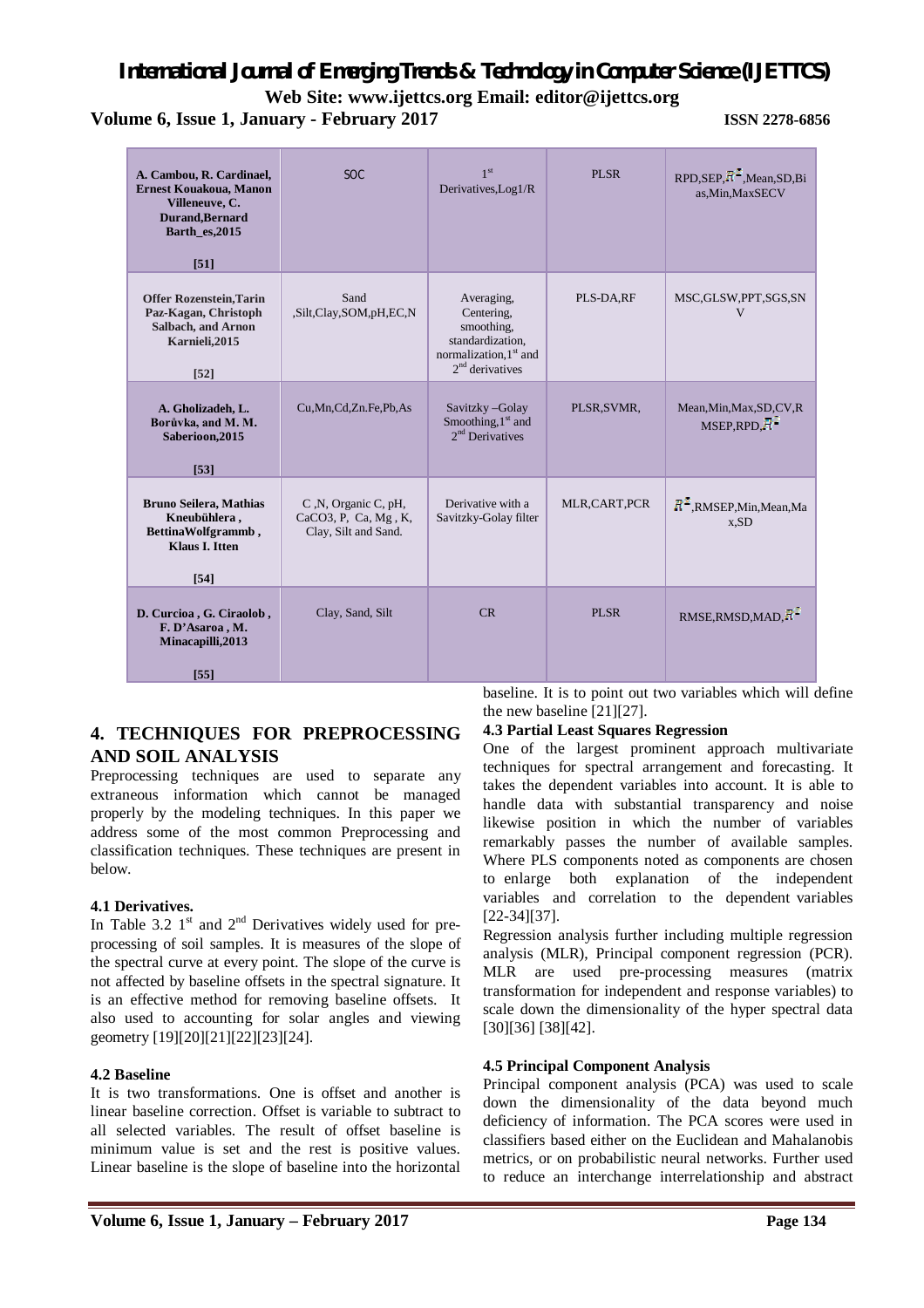**Web Site: www.ijettcs.org Email: [editor@ijettcs.org](mailto:editor@ijettcs.org)** 

### **Volume 6, Issue 1, January - February 2017 ISSN 2278-6856**

noise. It is also recycled to Data Perception, Data Reduction , Noise Contraction , Data coordination [31][33][35].

#### **4.5 Smoothing**

It is used for removing noise from the data set and allowing important patterns of in the data set. Data smoothing can do in a different ways like moving average, Savitzky-Golay filter and Gaussian filtering. Savitzky-Golay filter is better than the simply averaging data points is to perform a least squares fits polynomial data set to successive curve segment and then replace the first values with further regular variations. The Savitzky - Golay filter is continually used to remove spectral noise picks when chemical information can keep it [32-36]. Root mean square error of prediction (RMSEP) was used for validating the prediction ability of constructed models [32][38].

### **5. CONCLUSION**

The aim of this article is to review an explain use of Remote Sensing and its different techniques which helps in Agriculture. Remote Sensing is new research area in agriculture. As agriculture is a soil-based industry. After doing the literature survey we recognize that hyper spectral imaging tools such as Field Spec 4 Spectroradiometer is widely used in Agriculture for assessing the Soil quality and soil characteristics. For doing the literature survey this paper dealing with the various hyper spectral imaging tools available in remote sensing for soil study such as Field Spec 4, LabSpec, Spectrophotometer etc which are presented in Section 1(Table3.1), Section 2(Table3.2) deals with soil characteristics, various Statistical and Classification techniques which is used by various authors at regional, national or international level. And section 3 contains different preprocessing and analysis techniques used for soil study in agriculture sector. The techniques such as Root Mean Square Error (RMSE) ,Residual Prediction Deviation(RPD),Standard Error Of Prediction(SEP), Standard Deviation (SD) and classification Methods like Partial Least Square Regression(PLSR),Principal Component Analysis(PCA),Multiple Regression Analysis (MLR),Principle Component Regression (PCR) for getting the information from soil characteristics .When these different techniques of Remote Sensing are applied to an agricultural soil profile, it may improve decision making about the right use of fertilizers , to knowing the amount of nutrients level and also efficiency of nutrients from characteristics of soil (Physical, Chemical, Biological) etc. So that soil fertility and soil productivity as well as Agriculture productivity can be increased.

#### **REFERENCES**

- [1] Chang, Cheng-Wen, "Near-infrared reflectance spectroscopic measurement of soil properties" Retrospective Theses and Dissertations. Paper 12315.  $(2000)$ .
- [2] K. Daniel, N.K . Tripathi, K. Honda , E.Apisit, " Analysis of spectral reflectance and absorption patterns of soil organic matter " ,2001.
- [3] Cheng-Wen Chang," Near infrared reflectance spectroscopy-Principal component regression analysis of soil properties",Agricultural and Biosystems publications,2001
- [4] Mccarity G.W,Mimmo T.V,Reeves V.B,Follet R.F,Kimble J.M,Galletti G.C," Specroscopic calibrations for the determination of carbon in soils" ,2002c
- [5] Thomas Udelhoven ,Christoph Emmerling &Thomas Jarmer,"Quantitative analysis of soil chemical properties with diffuse reflectance spectrometry and partial least-square regression: A feasibility study, Plant and Soil 251**:** 319–329, 2003
- [6] David J. Brown, Ross S. Bricklemyer, Perry R. Miller," Validation requirements for diffuse reflectance soil characterization models with a case study of VNIR soil C prediction in Montana,ELSEVIER , Geoderma 129 251–267,2005
- [7] [7] Ramdas D. Gore, Reena H. Chaudhari, and Bharti W. Gawali," Creation of Soil Spectral Library for Marathwada Region",IJARSG,Vol 5,pp. 1787- 179, 27 June 2016
- [8] C. Dua , R. Linkerb, A. Shaviv," Soil Identification Using Mid-Infrared Photoacoustic Spectroscopy", Boston:Springer, , IFIP international Federation for Information Processing, vo. 259, Computer and Computing Technologies in Agriculture, vol. 2, pp. 1137-1146, 2008
- [9] Du Changwen, Raphael Linker, And Avi Shaviv," Characterization Of Soils Using Photoacoustic Mid-Infrared Spectroscopy", Volume 61, Number 10, 2007
- [10] HE Y,SONG HY,PEREIRA AG,GOMEZAH," MEASUREMENT AND ANALYSIS OF SOIL NITROGEN AND ORGANIC MATTER CONTENT USING NEAR-INFRARED SPECTROSCOPY TECHNIQUES." NOV;6(11):1081-6 ,2005
- [11]K.D. Shepherd, B. Vanlauwe, C.N. Gachengo & C.A. Palm," Decomposition & Mineralization Of Organic Residues Predicted Using Near Infrared Spectroscopy",Springer Plant And Soil 277:315– 333,(2005)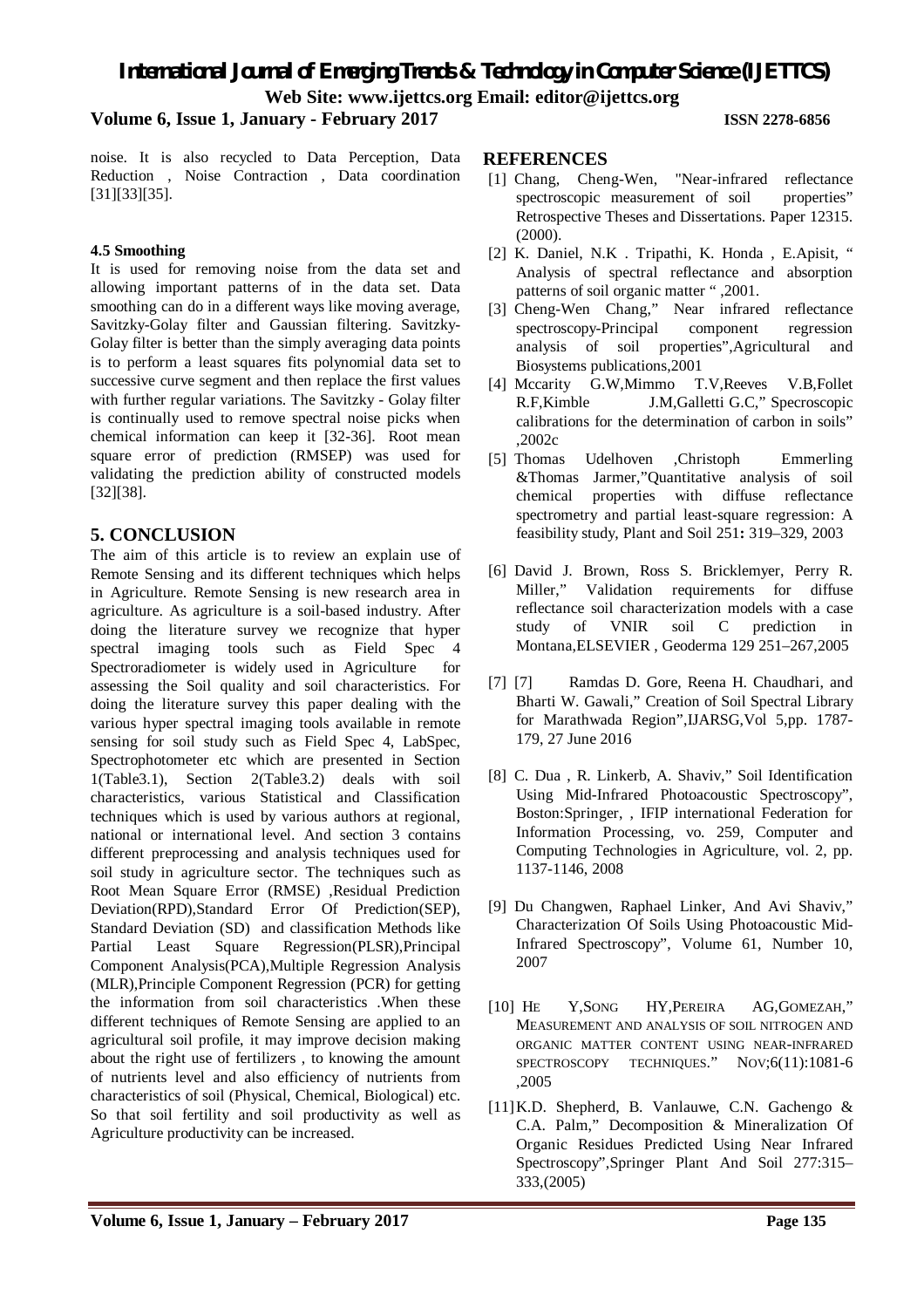### **Volume 6, Issue 1, January - February 2017 ISSN 2278-6856**

#### [12]Patrick Kiiti Mutuo, Keith D. Shepherd, Alain Albrecht, Georg Cadisch," Prediction of carbon mineralization rates from different soil physical fractions using diffuse reflectance spectroscopy", ELSEVIER, Soil Biology & Biochemistry 38, 1658– 1664,(2006)

- [13]David J. Browna, Keith D. Shepherdb , Markus G. Walshb , M. Dewayne Maysc , Thomas G. Reinsch," Global soil characterization with VNIR diffuse reflectance spectroscopy",ELSEVIER, Geoderma 132 , 273 – 290,(2006)
- [14]Yong He and Haiyan Song," Prediction of soil content using near-infrared spectroscopy", International society of optical engineering,2006
- [15]R.A. Viscarra Rossel T, D.J.J. Walvoort, A.B. McBratney, L.J. Janik, J.O. Skjemstad," Visible, near infrared, mid infrared or combined diffuse reflectance spectroscopy for simultaneous assessment of various soil properties ",ELSEVIER , Geoderma 131 ,59–75, (2006)
- [16]Beáta E. Madari , James B. Reeves III , Pedro L.O.A. Machado ,Cleber M. Guimarães , Eleno Torres , Gregory W. McCarty," Mid- and near-infrared spectroscopic assessment of soil compositional parameters and structural indices in two Ferralsols",ELSEVIER, Geoderma 136 245–259, (2006)
- [17]Joel B. SankeyDavid J. Brown† Melisa L. Bernard Rick L. Lawrence,"Comparing local vs. global visible and near-infrared (VisNIR) diffuse reflectance spectroscopy (DRS) calibrations for the prediction of soil clay, organic C and inorganic C", ELSEVIER, Geoderma 148 ,149–158, (2008)
- [18]Ronald J. Gehl · CharlesW. Rice**,"** Emerging technologies for in situ measurement of soil carbon ", Springer Science+Business Media B.V. 2006
- [19] WANQ.L,LIN QZ,JIA D,SHI HS,HAUNQ XH," ANALYSIS ON POSSIBILITIES OF MULTI-SPECTRAL DATA FOR QUANTITATIVE RETRIEVING SOIL NUTRITION ELEMENT CONTENTS",NCBI, AUG;28(8):1822-8, 2007
- [20]R. A. Viscarra RosselA,B,C, Y. S. JeonB, I. O. A. OdehB, and A. B. McBratneyA," Using a legacy soil sample to develop a mid-IR spectral library",CSIRO, Australian Journal of Soil Research, 46, 1–16, 2008
- [21]Alex O. Awiti , Markus G. Walsh , Keith D. Shepherd , Jenesio Kinyamario," Soil condition classification using infrared spectroscopy: A proposition for assessment of soil condition along a tropical forest-cropland chronosequence",ELSEVIER,Geoderma,2007
- [22]Changwen Du,Jianmin Zhou ," Evaluation of Soil Fertility Using Infrared Spectroscopy – A Review", Springer Environ Chem Lett ,7:97–113, (2009)
- [23]Zhuo Luo,, Liu Yaolin, Wu Jian, Wang Jing,"quantitative mapping of soil organic material using field spectrometer and hyperspectral remote sensing", The International Archives of the Photogrammetry, Remote Sensing and Spatial Information Sciences. Vol. XXXVII. Part B8. Beijing 2008
- [24]Raphael Linker ," soil classification via mid-infrared Spectroscopy",2008
- [25]R. Zornoza, C. Guerrero, J. Mataix-Solera, K.M. Scow, V. Arcenegui, and J. Mataix- Beneyto," Near infrared spectroscopy for determination of various physical, chemical and biochemical properties in Mediterranean soils", NIH ,Soil Biol Biochem. 2008 July ; 40(7): 1923–1930
- [26]Hak-Jin Kim,Kenneth A. Sudduth,and John W. Hummel," Soil macronutrient sensing for precision agriculture",J. Environ. Monit., 2009, 11, 1810– 1824
- [27]Aichi H,Fouad Y,Walter C,Rossel R," Regional predictions of soil organic carbon content from spectral reflectance measurements", Biosystems Engineering 2009 Vol. 104 No. 3 pp. 442-446
- [28] REN HY,ZHUANQ DF,QIU DS,PAN JJ," ANALYSIS OF VISIBLE ANDNEAR-INFRARED SPECTRA OF AS-CONTAMINATED SOIL IN CROPLANDS BESIDE MINES',NCBI, 2009 JAN;29(1):114-8.
- [29] JIAN WU,YAOLIN LIU ,DAN CHEN,JING WANG," QUANTITATIVE MAPPING OF SOIL NITROGEN CONTENT USING FIELD SPECTROMETER AND HYPERSPECTRAL REMOTE SENSING",IEEE,VOL:2 ,4-5 JULY 2009, 379 – 382.
- [30]José A. M. Demattê , Peterson R. Fiorio and Suzana R. Araújo**,"** Variation of Routine Soil Analysis When Compared with Hyperspectral Narrow Band Sensing Method ", Remote Sens. 2010, 2, 1998-2016
- [31]Henrique Bellinaso; José Alexandre Melo Demattê;Suzana ", Soil spectral library and its use in soilclassification".<br>" ", Bras. Ciênc. Solo vol.34 no.3 Viçosa May/June 2010
- [32]A. Volkan Bilgili , H.M. van Es , F. Akbas , A. Durak , W.D. Hively," Visible-near infrared reflectance spectroscopy for assessment of soil properties in a semi-arid area of Turkey",ELSEVIER, Journal of Arid Environments 74 (2010) 229–238
- [33]Luiz Eduardo Vicente , Carlos Roberto de Souza Filho," Identification of mineral components in tropical soils using reflectance spectroscopy and advanced spaceborne thermal emission and reflection radiometer (ASTER) data",ELSEVIER, Remote Sensing of Environment 115 (2011) 1824–1836.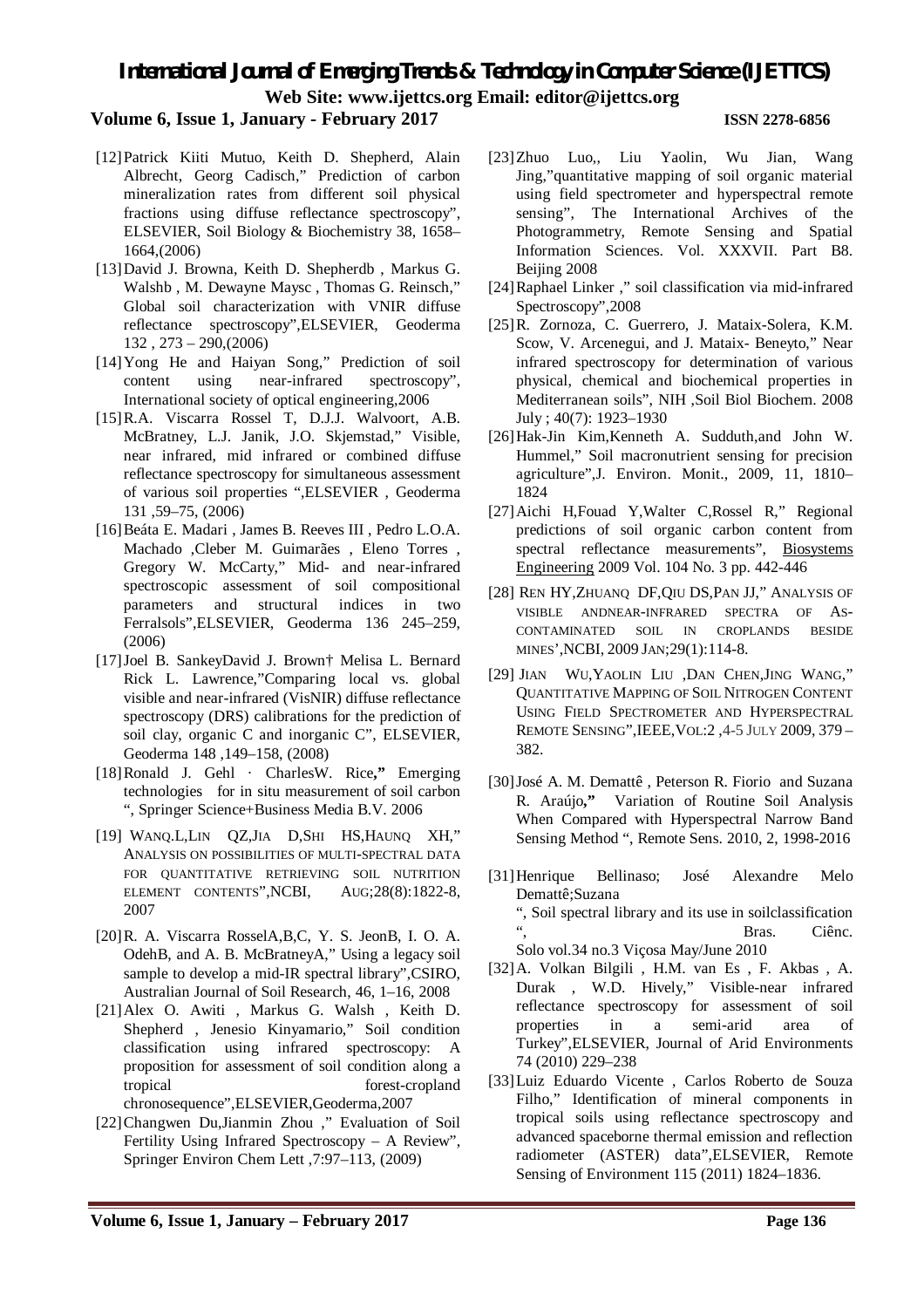### **Volume 6, Issue 1, January - February 2017 ISSN 2278-6856**

- [34] KUSUMO, BAMBANG HARIHEDLEY, MIKE J.HEDLEY, CAROLYN B.TUOHY, MIKE P," MEASURING CARBON DYNAMICS IN FIELD SOILS USING SOIL SPECTRAL REFLECTANCE: PREDICTION OF MAIZE ROOT DENSITY, SOIL ORGANIC CARBON AND NITROGEN CONTENT",2011
- [35]Haiqing Yang,Boyan Kuang,Abdul M.Mauazen," Affect of Different Preprocessing Methods on Principal Component Analysis for Soil Classification ",IEEE,vol:1 , 6-7 Jan. 2011 ,355 – 358
- [36]Yufeng Ge,J.Alex Thomasson," Remote Sensing of Soil Properties in Precision Agriculture: A Review",ResearchGate, Impact Factor: 0.88,2011
- [37]Gordon Rajendram and Kyle Devey," comparison between mid-infrared and near-infrared for soil analysis", Hill Laboratories Ltd, Hamilton, New Zealand,2011
- [38]Huseyin Senol, Mesut Akgul, Metin Mujdeci and Levent Basayigit," The determination of some physical characteristics of different particle sizes in soils with reflection spectroscopy", African Journal of Agricultural Research Vol. 7(14), pp. 2225-2235, 12 April, 2012
- [39]A.V. Bilgili , W.D. Hively , H. van Es , J.Reeves , L.Gaston**,"** Wavelet Analysis of Soil Reflectance for the Characterization of Soil Properties", Crop and Soil Science, Cornell University, NY
- [40]Sonia Gannouni , Noamen Rebai, Saadi Abdeljaoued," A Spectroscopic Approach to Assess Heavy Metals Contents of the Mine Waste of Jalta and Bougrine in the North of Tunisia", Journal of Geographic Information System, 4, 242-253 **,** , 2012
- [41]Stephan Gmur , Daniel Vogt, Darlene Zabowski and L. Monika Moskal," Hyperspectral Analysis of Soil Nitrogen, Carbon, Carbonate, and Organic Matter Using Regression Trees ",Sensors, 12, 10639- 10658, 2012
- [42]Zelikman. E, Carmina. E," The Spectral Response Characteristics Of The Soils And Their Possible Estimation By Using Partial Least Square Regression (PLSR) Analysis ",International Journal Of Geomatics And Geosciences Volume 3, No 3, 2013
- [43]Johanna Wetterlind, Bo Stenberg, Raphael A Viscarra Rossel," Soil Analysis Using Visible and Near Infrared Spectroscopy ",Researchgate,2013
- [44] FRANCESCA GARFAGNOLI , GIANLUCA MARTELLONI , ANDREA CIAMPALINI ,LUCA INNOCENTI ,SANDRO MORETTI ," TWO GUIS-BASED ANALYSIS TOOL FOR SPECTRORADIOMETER DATA PRE-PROCESSING",RESERACHGATE,2013
- [45]Michaela Kastanek," Analysis of Soil Organic Carbon in Soil Samples using an ASD NIR

Spectrometer", ASD Inc., a PANalytical company Boulder, Colorado, 80301, USA October 2013

- [46]Dan Shiley," 283-7 Measurement of Soil Mineralogy Using Near-Infrared Reflectance Spectroscopy", ASD Inc., Boulder,2013
- [47][47] Donald Campbell, Daniel Shiley and Brian Curtiss," Measurement of Soil Mineralogy and CEC Using Near-Infrared Reflectance Spectroscopy", ASD Inc., a PANalytical company Boulder, Colorado, 80301, USA November 2013
- [48]Mohammed Z. Quraishi, Abdul M. Mouazen," A prototype sensor for the assessment 1 of soil bulk density",Soil and Tillage Research ,Vol:134, ,pages:97-110 ,Nov 2013
- [49] A.GHOLIZADEH, M. S. M. AMIN , L. BORŮVKA , M. M. SABERIOON," MODELS FOR PADDY SOIL PHYSICAL PROPERTIES ESTIMATION USING VISIBLE AND NEAR INFRARED REFLECTANCE SPECTROSCOPY", RESEARCH GATE, JOURNAL OF APPLIED SPECTROSCOPY 81(3):534-540 · APRIL 2014
- [50]Shuo Li , Wenjun Ji , Songchao Chen , Jie Peng , Yin Zhou and Zhou Shi, "Potential of VIS-NIR-SWIR Spectroscopy from the Chinese Soil Spectral Library for Assessment of Nitrogen Fertilization Rates in the Paddy-Rice Region, China", Remote Sens. 2015, 7, 7029-7043
- [51]A. Cambou, R. Cardinael, Ernest Kouakoua, Manon Villeneuve, C. Durand,Bernard Barth\_es,"Prediction of soil organic carbon stock using visible and near infrared reactance spectroscopy (VNIRS) in the field",HAL,2015
- [52]Offer Rozenstein,Tarin Paz-Kagan, Christoph Salbach, and Arnon Karnieli," Comparing the Effect of Preprocessing Transformations on Methods of Land-Use Classification Derived From Spectral Soil Measurements",IEEE, 1939-1404 ,2015
- [53]A. Gholizadeh, L. Borůvka, and M. M. Saberioon," A Spectroscopic Approach to Assess Potentially Toxic Elements of Reclaimed Dumpsites in the Czech Republic", International Journal of Environmental Science and Development, Vol. 6, No. 8, August 2015
- [54]Bruno Seilera\* , Mathias Kneubühlera , Bettina Wolfgrammb ,Klaus I. Itten," Quantitative Assessment Of Soil Parameters In Western Tajikistan Using A Soil Spectral Library Approach",
- [55]D. Curcioa , G. Ciraolob , F. D'Asaroa , M. Minacapilli," Prediction Of Soil Texture Distributions Using VNIR-SWIR Reflectance Spectroscopy",ELSEVIER, Procedia Environmental Sciences 19 (2013) 494 - 503
- [56]Madhurama Sethi, R. K. Yadav, D. S. Bundela, Man jeet Singh, S. Chattaraj, S. K. Singh,R. A. Nasre,Sita Ram Bishnoi," Visible-Near Infrared Reflectance Spectroscopy for Rapid